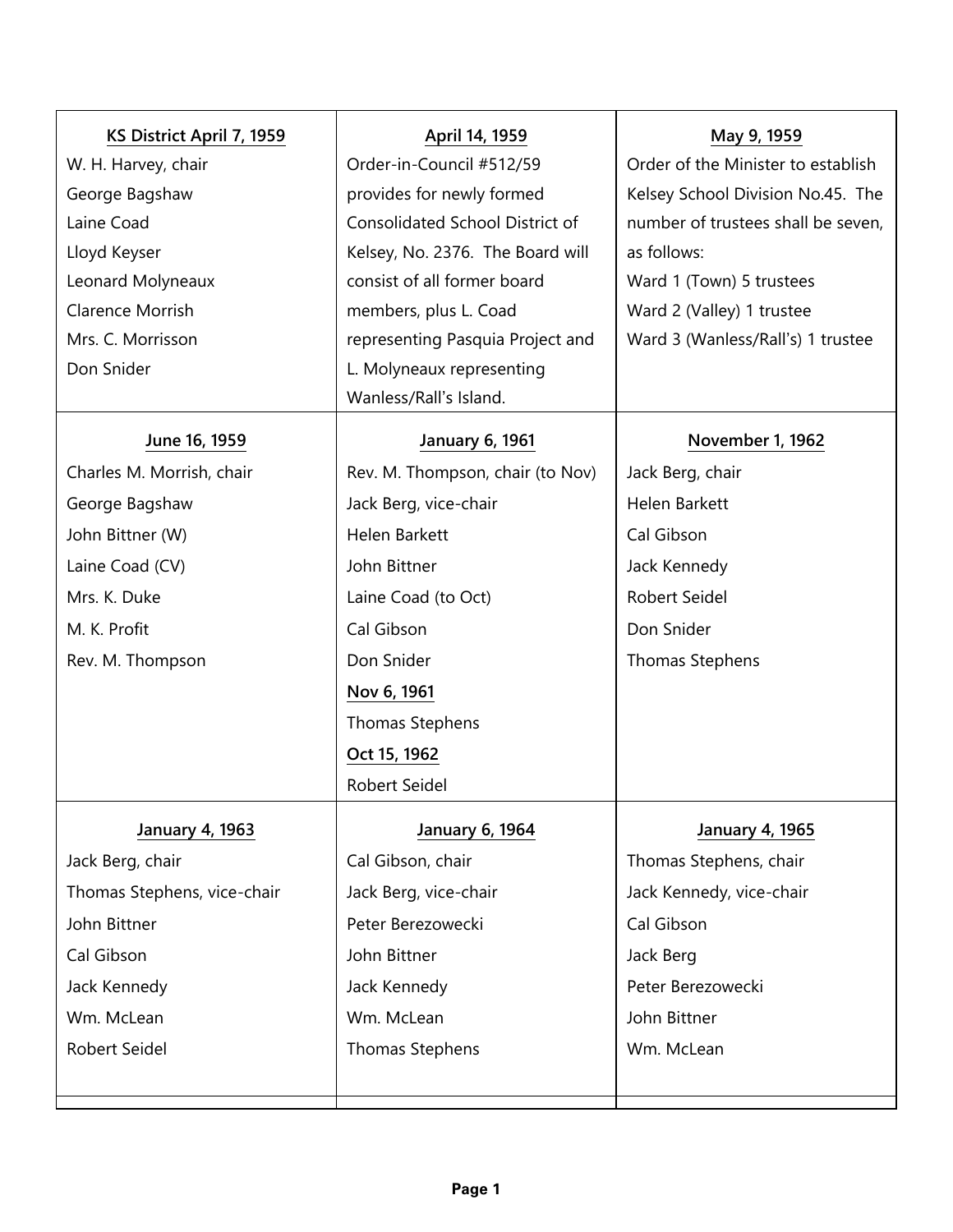| <b>January 4, 1966</b>        | <b>January 3, 1967</b>        | <b>January 3, 1968</b>            |
|-------------------------------|-------------------------------|-----------------------------------|
| Jack Kennedy, chair           | Jack Kennedy, chair           | Jack Kennedy, chair               |
| Wm. McLean, vice-chair        | Wm. McLean, vice-chair        | Wm. McLean, vice-chair            |
| Cal Gibson                    | Cal Gibson                    | Cal Gibson                        |
| Jack Berg                     | Jack Berg                     | Peter Berezowecki                 |
| Peter Berezowecki             | Peter Berezowecki             | Frank Parker                      |
| Mike Skoronski                | Mike Skoronski                | Thomas Stephens                   |
| <b>Thomas Stephens</b>        | Thomas Stephens               | (1 position vacant)               |
| January 13, 1969              | <b>January 5, 1970</b>        | <b>January 4, 1971</b>            |
| Jack Kennedy, chair           | Jack Johnson, chair           | Jack Johnson, chair               |
| Cal Gibson, vice-chair        | Peter Berezowecki, vice-chair | Peter Berezowecki, vice-chair     |
| Peter Berezowecki             | Mrs. M. Effler                | Mrs. M. Effler                    |
| Frank Parker                  | Norbert Graveline             | Norbert Graveline                 |
| <b>Thomas Stephens</b>        | C. McClelland                 | C. McClelland                     |
| (2 positions vacant)          | Frank Parker                  | Frank Parker                      |
| <b>January 20, 1969</b>       | J.H. Sheane                   | J.H. Sheane                       |
| Norbert Graveline and Jack    |                               |                                   |
| Johnson appointed to Board    |                               |                                   |
| <b>January 5, 1972</b>        | <b>January 3, 1973</b>        | November 5, 1973                  |
| Jack Johnson, chair           | Jack Johnson, chair           | Peter Berezowecki, chair          |
| Peter Berezowecki, vice-chair | Peter Berezowecki, vice-chair | Jack Johnson, vice-chair          |
| Norbert Graveline             | Norbert Graveline             | D. Fehr                           |
| Harry Harapiak                | Harry Harapiak                | Harry Harapiak                    |
| C. McClelland                 | C. McClelland                 | C. McClelland                     |
| <b>Bill Russick</b>           | <b>Bill Russick</b>           | Dennis Mostat                     |
| J.H. Sheane                   | J.H. Sheane                   | Ella Young - a trustee from       |
|                               | <b>February 5, 1973</b>       | The Pas Indian Band, added to the |
|                               | Ella Young completed term for | School Board.                     |
|                               | Norbert Graveline             |                                   |
|                               |                               |                                   |
|                               |                               |                                   |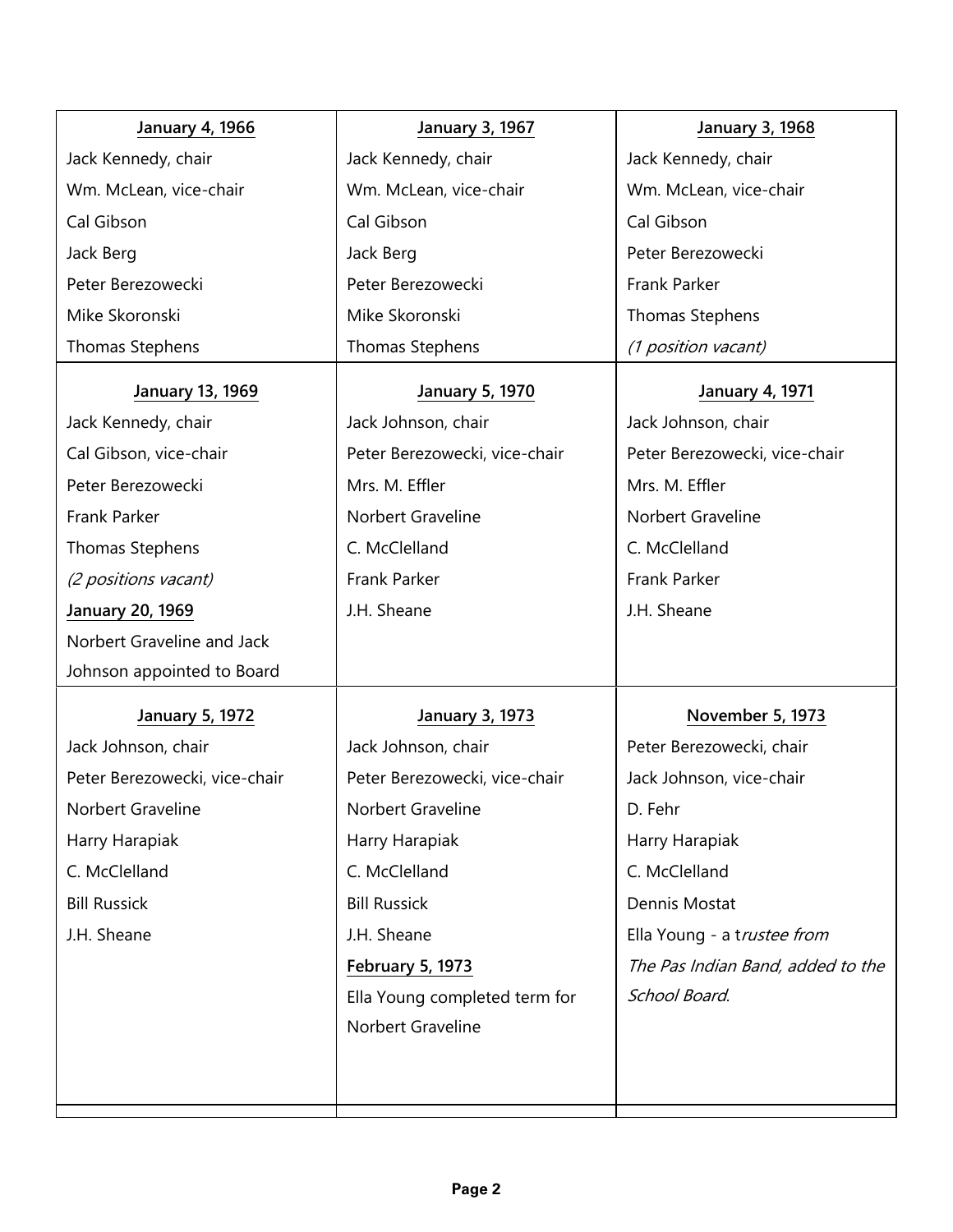| November 6, 1974              | <b>November 5, 1975</b>       | <b>November 8, 1976</b>    |
|-------------------------------|-------------------------------|----------------------------|
| Harry Harapiak, chair         | Harry Harapiak, chair         | Harry Harapiak, chair      |
| Peter Berezowecki, vice-chair | Peter Berezowecki, vice-chair | Dennis Mostat, vice-chair  |
| Dennis Mostat                 | Olga Baschak                  | Peter Berezowecki          |
| A. Moyer                      | <b>Emile Dufault</b>          | Olga Baschak               |
| A. Pyke                       | Jack Johnson                  | <b>Emile Dufault</b>       |
| <b>Bill Russick</b>           | Dennis Mostat                 | Neil Joyce                 |
| Ella Young                    | <b>Bill Russick</b>           | <b>Bill Russick</b>        |
|                               | Ella Young                    | Stan Wilson                |
| November 7, 1977              | November 8, 1978              | November 5, 1979           |
| Bill Russick, chair           | Harry Harapiak, chair         | Albert Melnick, chair      |
| Dennis Mostat, vice-chair     | Peter Berezowecki, vice-chair | Harry Harapiak, vice-chair |
| Peter Berezowecki             | Olga Baschak                  | Peter Berezowecki          |
| Olga Baschak                  | Laura Fouad                   | Olga Baschak               |
| Harry Harapiak                | <b>Albert Melnick</b>         | Laura Fouad                |
| Neil Joyce                    | Dennis Mostat                 | Neil Joyce                 |
| Lena Pfund                    | Lena Pfund                    | Lena Pfund                 |
| Stan Wilson                   | Stan Wilson                   | Stan Wilson                |
| November 4, 1980              | November 5, 1981              | November 1, 1982           |
| Albert Melnick, chair         | Albert Melnick, chair         | Albert Melnick, chair      |
| Olga Baschak, vice-chair      | Jake O'Rourke, vice-chair     | Olga Baschak, vice-chair   |
| <b>Clint Cornelius</b>        | Olga Baschak                  | Grant Buchanan             |
| Tom Downie                    | Grant Buchanan                | Ann Colgan                 |
| Laura Fouad                   | <b>Clint Cornelius</b>        | Ernie Constant             |
| Harry Harapiak                | Tom Downie                    | <b>Clint Cornelius</b>     |
| Don Lindsay                   | Laura Fouad                   | <b>Brian Huycke</b>        |
| Jake O'Rourke                 | Don Lindsay                   | Jake O'Rourke              |
|                               |                               |                            |
|                               |                               |                            |
|                               |                               |                            |
|                               |                               |                            |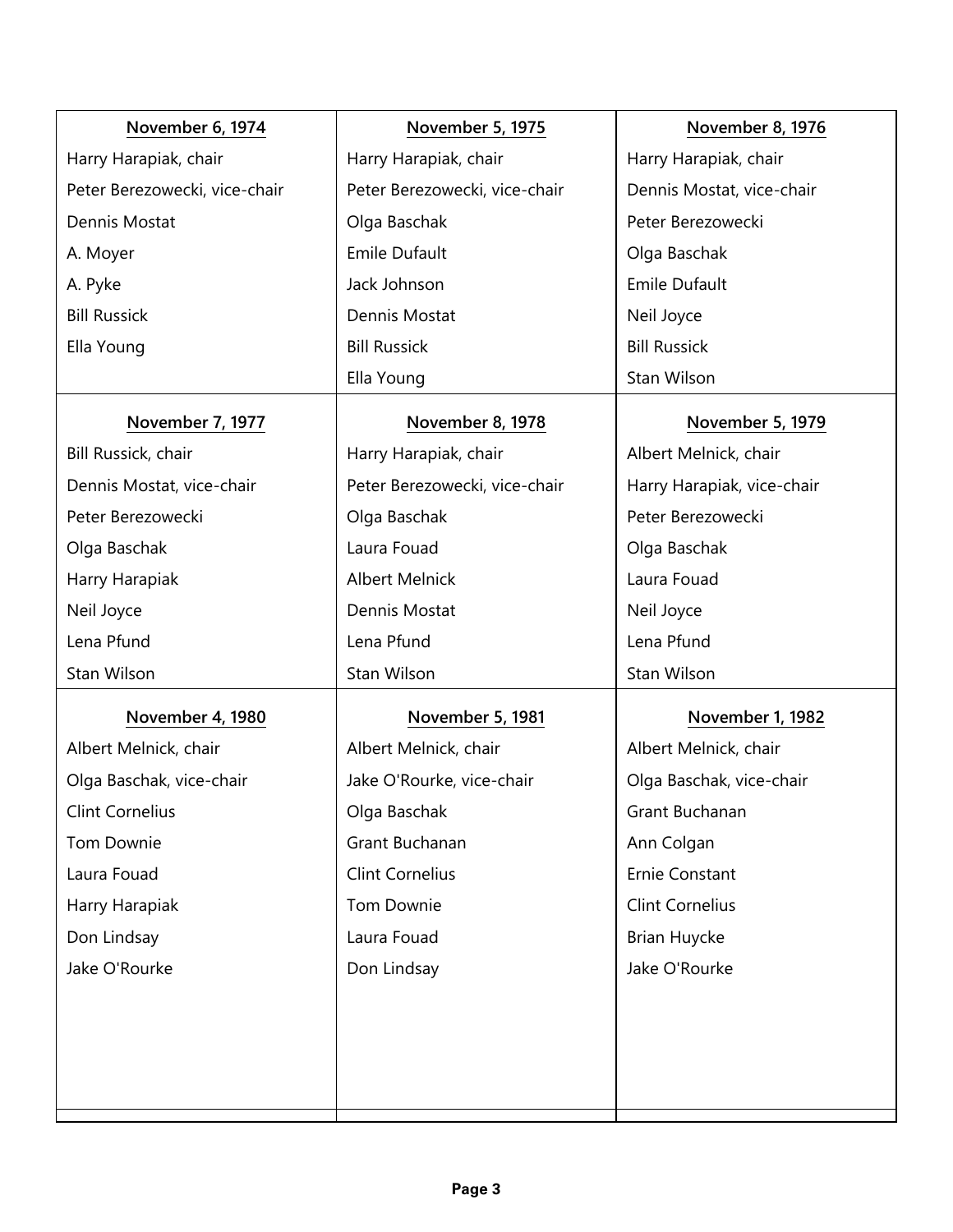| <b>November 14, 1983</b>      | November 12, 1984             | October 28, 1985           |
|-------------------------------|-------------------------------|----------------------------|
| Albert Melnick, chair         | Albert Melnick, chair         | Albert Melnick, chair      |
| Grant Buchanan, vice-chair    | Grant Buchanan, vice-chair    | Olga Greening, vice-chair  |
| Jim Anderson                  | Jim Anderson                  | Olga Baschak               |
| Olga Baschak                  | Olga Baschak                  | Grant Buchanan             |
| Ann Colgan                    | Ann Colgan                    | <b>Bob Gladstone</b>       |
| <b>Ernie Constant</b>         | Olga Greening                 | <b>Brian Huycke</b>        |
| <b>Brian Huycke</b>           | Jake O'Rourke                 | Pat Stewart                |
| Jake O'Rourke                 | The Pas Indian Band ceases to |                            |
| <b>February 27, 1984</b>      | have a trustee on the Board.  |                            |
| Edwin Jebb completed term for |                               |                            |
| Ernie Constant                |                               |                            |
| November 3, 1986              | November 2, 1987              | November 2, 1988           |
| Grant Buchanan, chair         | Grant Buchanan, chair         | Bob Gladstone, chair       |
| Bob Gladstone, vice-chair     | Bob Gladstone, vice-chair     | Olga Greening, vice-chair  |
| Olga Baschak                  | Greg Baschak                  | Grant Buchanan             |
| Olga Greening                 | Olga Greening                 | Lloyd Baschak              |
| Terry Hendrickson             | James Hemauer                 | James Hemauer              |
| Gary Hopper                   | Terry Hendrickson             | Terry Hendrickson          |
| <b>Brian Huycke</b>           | Gary Hopper                   | Gary Hopper                |
| <b>November 13, 1989</b>      | November 6, 1990              | <b>November 12, 1991</b>   |
| Bob Gladstone, chair          | Bob Gladstone, chair          | Bob Gladstone, chair       |
| Gary Hopper, vice-chair       | Linda Buchanan, vice-chair    | Linda Buchanan, vice-chair |
| Linda Buchanan                | Don Dunnigan                  | Don Dunnigan               |
| Don Dunnigan                  | Olga Greening                 | Olga Greening              |
| Olga Greening                 | Terry Hendrickson             | Terry Hendrickson          |
| Terry Hendrickson             | Gary Hopper                   | Gary Hopper                |
| <b>Albert Melnick</b>         | <b>Albert Melnick</b>         | <b>Albert Melnick</b>      |
|                               |                               |                            |
|                               |                               |                            |
|                               |                               |                            |
|                               |                               |                            |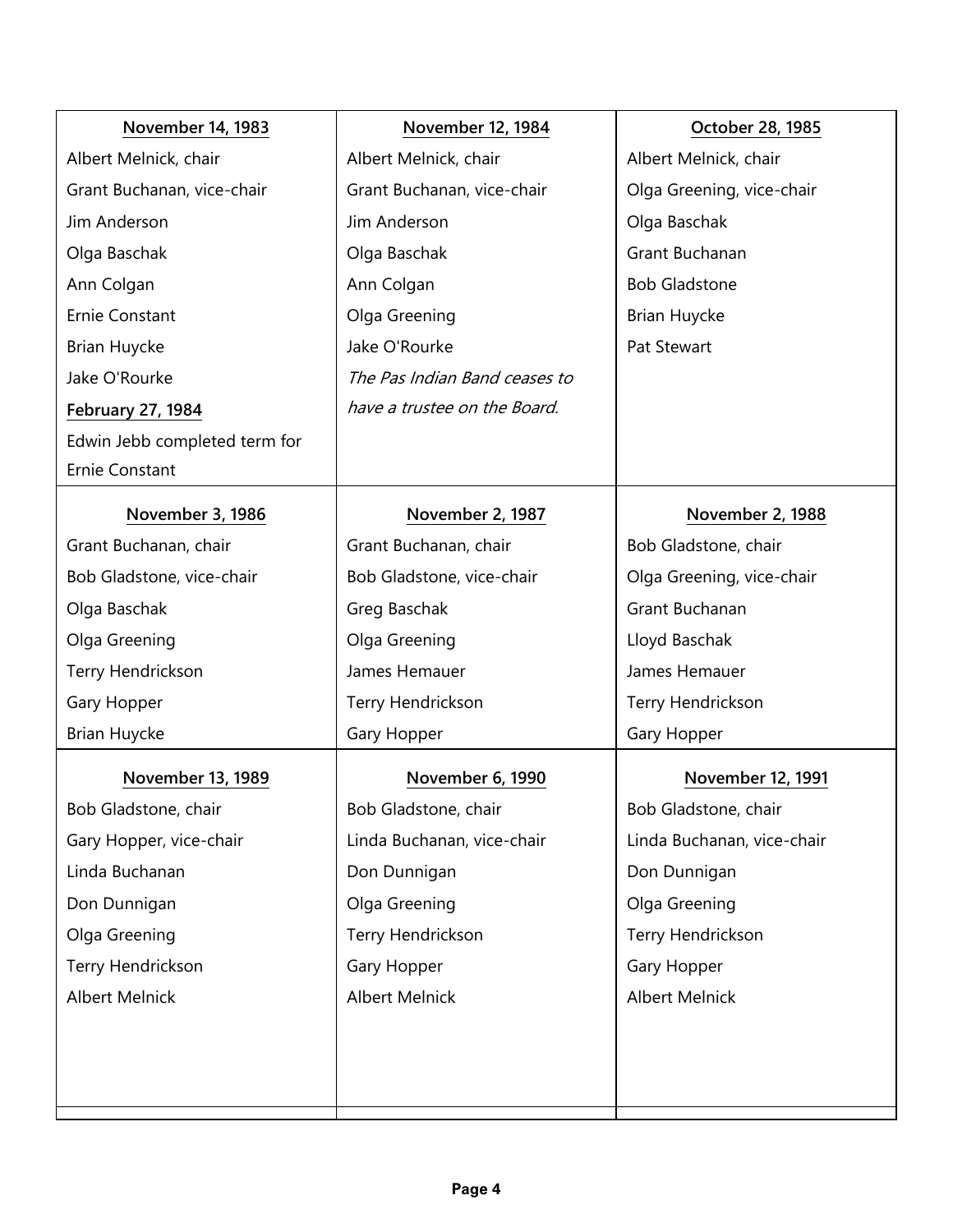| November 9, 1992             | November 8, 1993             | <b>November 10, 1994</b>     |
|------------------------------|------------------------------|------------------------------|
| Gary Hopper, chair           | Linda Buchanan, chair        | Don Dunnigan, chair          |
| Don Dunnigan, vice-chair     | Brian Roque, vice-chair      | Brian Roque, vice-chair      |
| Linda Buchanan               | Margaret Donohoe             | Linda Buchanan               |
| Margaret Donohoe             | Don Dunnigan                 | Margaret Donohoe             |
| <b>Bob Gladstone</b>         | <b>Bob Gladstone</b>         | <b>Bob Gladstone</b>         |
| Linda Godlein                | Linda Godlein (to June)      | Gary Hopper                  |
| <b>Brian Roque</b>           | Gary Hopper                  | <b>Brian McIntosh</b>        |
|                              | June 13, 1994                |                              |
|                              | <b>Brian McIntosh</b>        |                              |
| November 6, 1995             | November 12, 1996            | November 10, 1997            |
| Brian Roque, chair           | Don Dunnigan, chair          | Don Dunnigan, chair          |
| Linda Buchanan, vice-chair   | Margaret Donohoe, vice-chair | Margaret Donohoe, vice-chair |
| Jim Crockett                 | Linda Buchanan               | Linda Buchanan               |
| Margaret Donohoe             | Jim Crockett                 | Jim Crockett                 |
| Don Dunnigan                 | <b>Bob Gladstone</b>         | <b>Bob Gladstone</b>         |
| <b>Bob Gladstone</b>         | <b>Brian McIntosh</b>        | <b>Brian McIntosh</b>        |
| <b>Brian McIntosh</b>        | <b>Brian Roque</b>           | <b>Brian Roque</b>           |
| November 4, 1998             | November 8, 1999             | November 7, 2000             |
| Linda Buchanan, chair        | Bob Gladstone, chair         | Bob Gladstone, chair         |
| Margaret Donohoe, vice-chair | Vel McAdam, vice-chair       | Vel McAdam, vice-chair       |
| Ron Bourguin                 | Ron Bourguin                 | Ron Bourguin                 |
| Jim Crockett                 | Linda Buchanan               | Linda Buchanan               |
| Don Dunnigan                 | Jim Crockett                 | Jim Crockett                 |
| <b>Bob Gladstone</b>         | Margaret Donohoe             | Margaret Donohoe             |
| Vel McAdam                   | Don Dunnigan                 | Don Dunnigan                 |
|                              |                              |                              |
|                              |                              |                              |
|                              |                              |                              |
|                              |                              |                              |
|                              |                              |                              |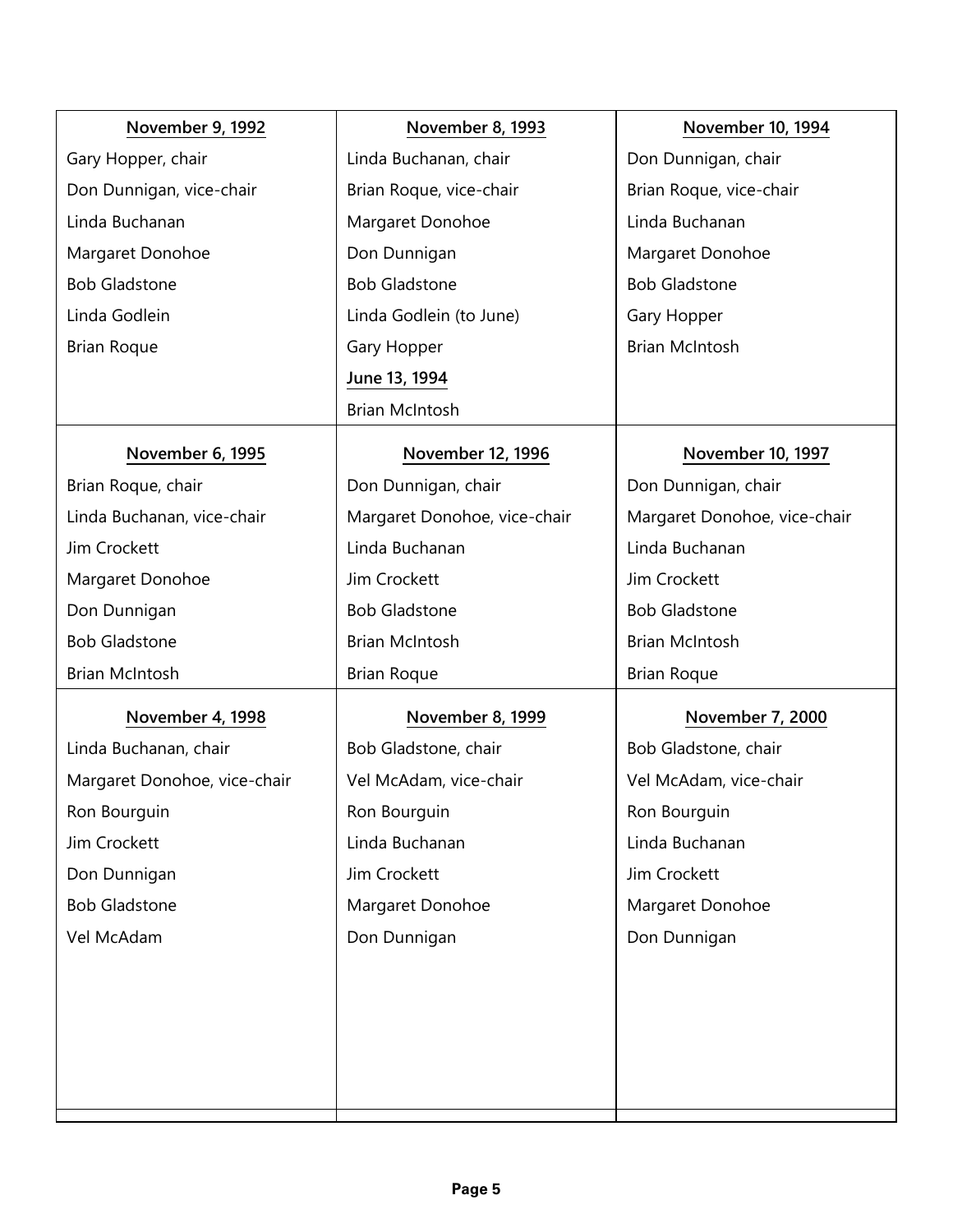| November 5, 2001            | October 30, 2002                  | <b>November 10, 2003</b>       |
|-----------------------------|-----------------------------------|--------------------------------|
| Linda Buchanan, chair       | Linda Buchanan, chair             | Linda Buchanan, chair          |
| Vel McAdam, vice-chair      | Ron Bourquin, vice-chair          | Richard Paetzold, vice-chair   |
| Ron Bourguin                | Margaret Donohoe                  | Ron Bourquin                   |
| Jim Crockett                | Shawn Hnidy                       | Margaret Donohoe               |
| Margaret Donohoe            | Jennifer Olinyk                   | Shawn Hnidy                    |
| Don Dunnigan                | <b>Richard Paetzold</b>           | Jennifer Olinyk                |
| <b>Bob Gladstone</b>        | Melanie Snow-Woods                | Melanie Snow-Woods             |
| September 13, 2004          | September 12, 2005                | November 8, 2006               |
| Linda Buchanan, chair       | Linda Buchanan, chair             | Linda Buchanan, chair          |
| Shawn Hnidy, vice-chair     | Margaret Donohoe, vice-chair      | Melanie Snow-Woods, vice-chair |
| Ron Bourquin                | Ron Bourquin                      | Shawn Hnidy                    |
| Margaret Donohoe            | Shawn Hnidy                       | Jennifer Olinyk                |
| Jennifer Olinyk             | Jennifer Olinyk                   | <b>Richard Paetzold</b>        |
| <b>Richard Paetzold</b>     | <b>Richard Paetzold</b>           | Rhonda Prettie                 |
| Melanie Snow-Woods          | Melanie Snow-Woods                | Vaughn Wadelius                |
| September 10, 2007          | September 8, 2008                 | September 8, 2009              |
| Linda Buchanan, chair       | Linda Buchanan, chair             | Vaughn Wadelius, chair         |
| Vaughn Wadelius, vice-chair | Vaughn Wadelius, vice-chair Kevin | Linda Buchanan, vice-chair     |
| Shawn Hnidy                 | Affleck (from Oct.)               | Kevin Affleck                  |
| Jennifer Olinyk             | Jennifer<br>Shawn Hnidy           | Amy Hopper                     |
| Richard Paetzold            | <b>Richard Paetzold</b><br>Olinyk | Jennifer Olinyk                |
| Rhonda Prettie              | Melanie Snow-Woods                | <b>Richard Paetzold</b>        |
| Melanie Snow-Woods          |                                   | Melanie Snow-Woods             |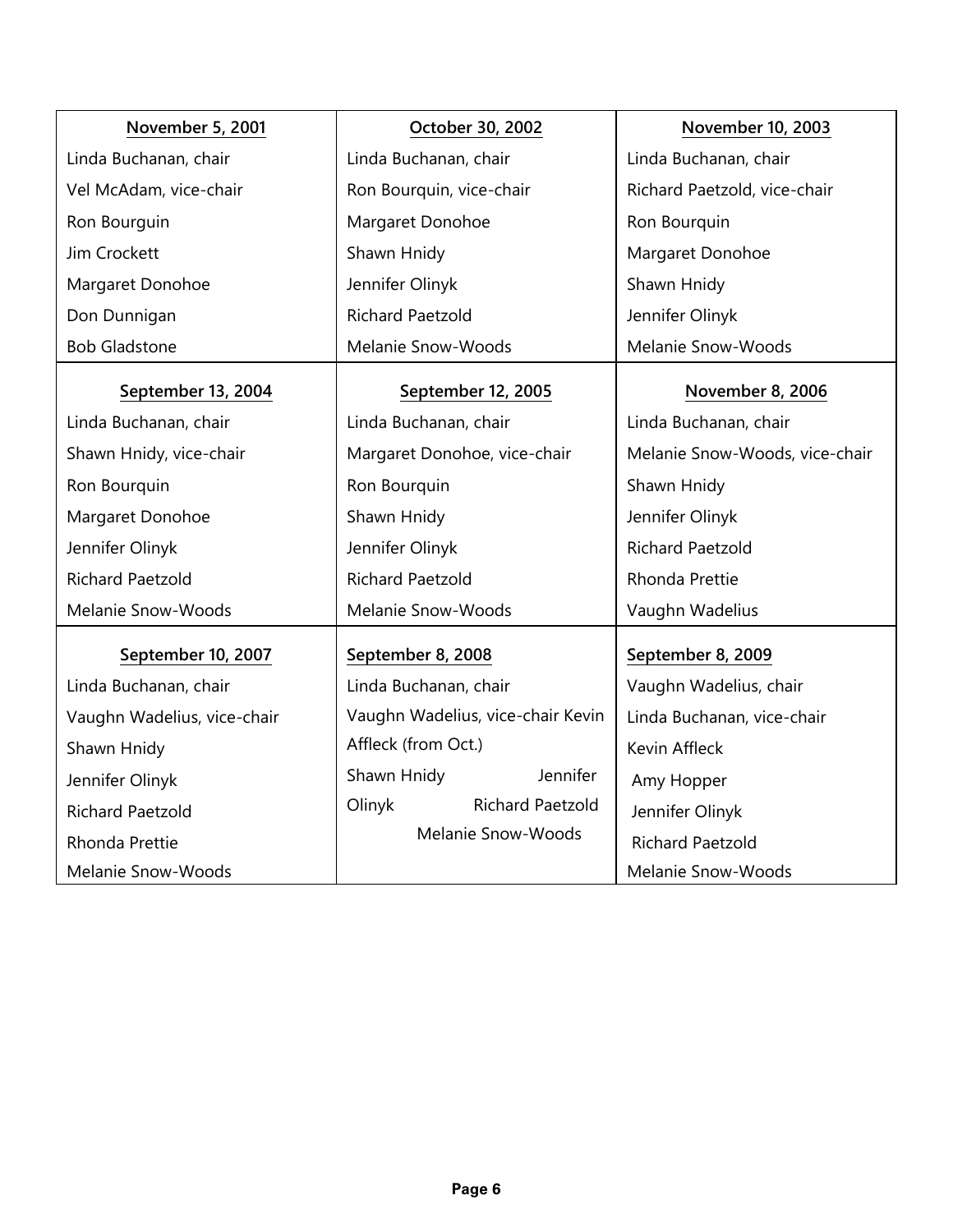| October 12, 2010                | September 12, 2011                              | September 8, 2012            |
|---------------------------------|-------------------------------------------------|------------------------------|
| Vaughn Wadelius, chair          | Vaughn Wadelius, chair                          | Vaughn Wadelius, chair       |
| Margaret Donohoe, vice-chair    | Margaret Donohoe, vice-chair                    | Margaret Donohoe, vice-chair |
| Amy Hopper                      | Ron Bourquin (from Jan)                         | Ron Bourquin                 |
| Kerri Huculak                   | Amy Hopper                                      | Amy Hopper                   |
| Jennifer Olinyk                 | Kerri Huculak                                   | Kerri Huculak                |
| Richard Paetzold                | Jennifer Olinyk                                 | Jennifer Olinyk              |
| <b>Bruce Woods</b>              | Richard Paetzold (to Jan)<br><b>Bruce Woods</b> | <b>Bruce Woods</b>           |
|                                 |                                                 |                              |
| September 9, 2013               | October 27, 2014                                | September 14, 2015           |
| Vaughn Wadelius, chair<br>Kerri | Vaughn Wadelius, chair<br>Kerri                 | Vaughn Wadelius, chair       |
| Huculak, vice-chair             | Huculak, vice-chair                             | Kerri Huculak, vice-chair    |
| Ron Bourquin (to Feb)           | Amy Hopper                                      | Amy Hopper                   |
| Margaret Donohoe                | Claudette Lehman                                | Claudette Lehman             |
| Amy Hopper                      | Jennifer Olinyk                                 | Edith Le Sann (from Oct)     |
| Jennifer Olinyk                 | <b>Bruce Woods</b>                              | Jennifer Olinyk              |
| <b>Bruce Woods</b>              | Trevor Yahnke                                   | Bruce Woods (to Oct)         |
|                                 |                                                 | <b>Trevor Yahnke</b>         |
| September 12, 2016              | September 11, 2017                              | October 29, 2018             |
| Vaughn Wadelius, chair          | Vaughn Wadelius, chair                          | Vaughn Wadelius, chair       |
| Claudette Garrow, vice-chair    | Claudette Garrow, vice-chair                    | Kerri Huculak, vice-chair    |
| Amy Hopper                      | Amy Hopper                                      | Amy Hopper                   |
| Kerri Huculak                   | Kerri Huculak                                   | Sharain Jones                |
| Edith Sexsmith                  | Edith Sexsmith                                  | <b>Edith Sexsmith</b>        |
| Jennifer Olinyk                 | Jennifer Olinyk                                 | Jennifer Olinyk              |
| <b>Trevor Yahnke</b>            | <b>Trevor Yahnke</b>                            | <b>Trevor Yahnke</b>         |